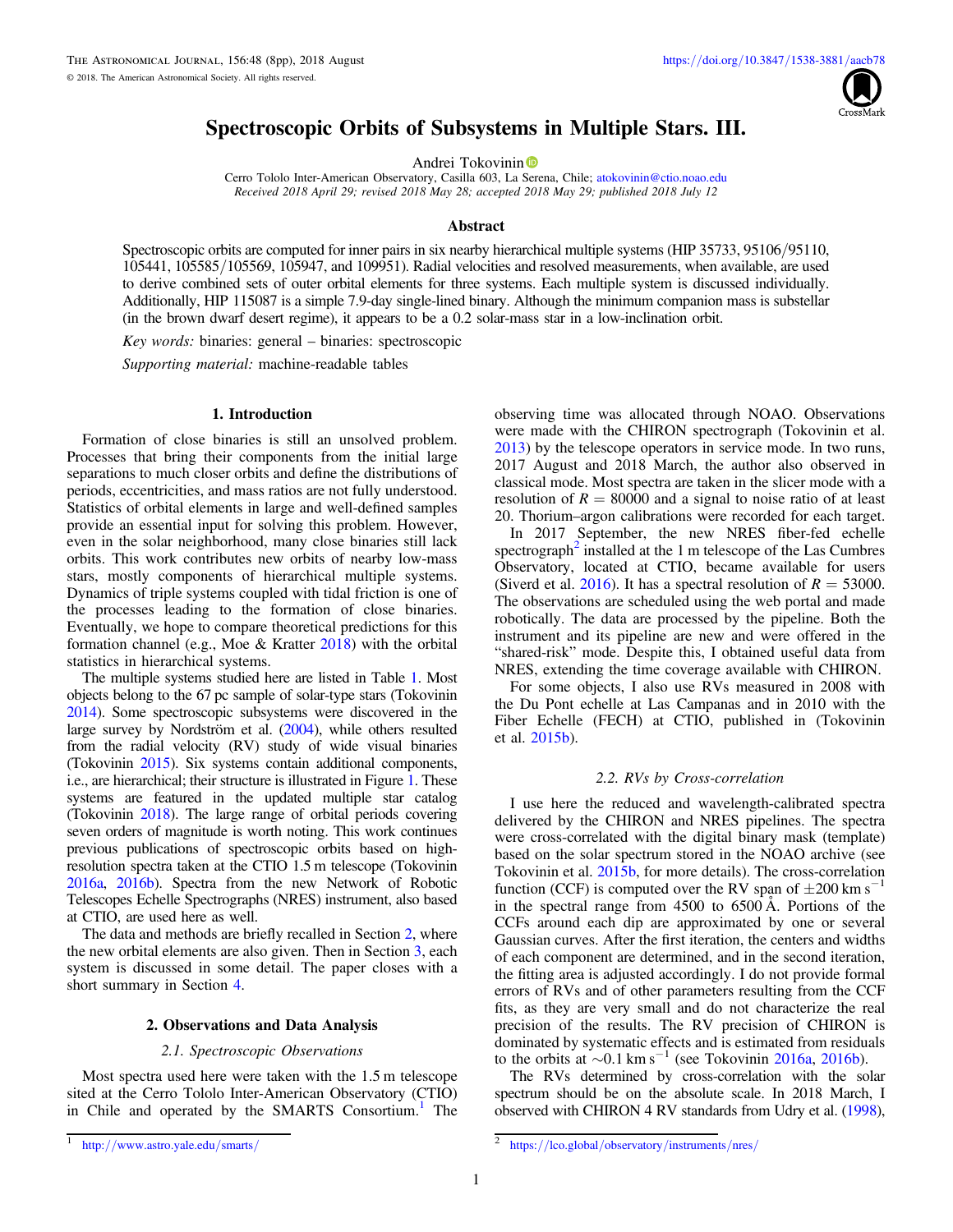Table 1 Basic Parameters of Observed Multiple Systems

<span id="page-1-0"></span>

| <b>WDS</b><br>(J2000) | Comp.        | HIP      | HD       | Spectral<br>Type | (mag) | $V-K$<br>(mag) | $\mu_{\alpha}$ | $\mu_{\delta}$<br>$(mas yr^{-1})$ | $\omega^{\mathbf{a}}$<br>(mas) |
|-----------------------|--------------|----------|----------|------------------|-------|----------------|----------------|-----------------------------------|--------------------------------|
| $07223 - 3555$        | А            | 35733    | 58038    | F8               | 7.01  | 1.20           | $-45$          | $+96$                             | 16.93                          |
|                       | B            | $\cdots$ | $\cdots$ | F6?              | 7.87  | 1.18           | $-39$          | $+98$                             | 16.94                          |
| $19209 - 3303$        | А            | 95106    | 181199   | G0V              | 8.16  | 1.77           |                | $-35$                             | 18.82                          |
|                       | B            | 95110    | $\cdots$ | K2V              | 10.26 | 2.84           | 8              | $-141$                            | 21.03                          |
| $21214 - 6655$        | А            | 105441   | 202746   | K2V              | 8.77  | 1.62           | 95             | $-100$                            | 31.27                          |
|                       | B            | $\cdots$ | $\cdots$ | K7V              | 10.60 | 3.59           | 105            | $-85$                             | 31.71                          |
| $21232 - 8703$        | AB           | 105585   | 198477   | G8III            | 8.10  | 1.14           | 103            | $-88$                             | $\cdots$                       |
|                       | $\mathsf{C}$ | 105569   | $\cdots$ | G5               | 8.94  | 1.51           | 126            | $-86$                             | 13.99                          |
| $21274 - 0701$        | AB           | 105947   | 204236   | F8/G0V           | 7.52  | 1.44           | 8              | $-95$                             | 15.36                          |
| $22161 - 0705$        | AB           | 109951   | 211276   | G5V              | 8.74  | 1.92           | 103            | $-321$                            | 15.12                          |
| 23186-5818            | А            | 115087   | 219709   | G1IV             | 7.52  | 1.52           | 214            | $-156$                            | 23.35                          |

Note.

<sup>a</sup> Proper motions and parallaxes are from the Gaia DR2 (Gaia Collaboration et al. 2018, in preparation).

(This table is available in machine-readable form.)

namely HD 73667, 82106, 125184, and 140538. The mean RV difference (CHIRON–Udry) is  $+0.16$  km s<sup>-1</sup> and its rms scatter is 0.03 km s<sup>-1</sup>.

The NRES pipeline delivers spectra with a preliminary wavelength calibration. Observations of the single star HIP 98698 with both NRES and CHIRON established that the RVs derived from the NRES spectra should be corrected by  $+3.80 \text{ km s}^{-1}$  to match those from CHIRON. This fixed correction is applied here to all RVs derived from the NRES spectra. The preliminary NRES data products do not yet properly track instrument changes using simultaneous comparison spectrum. The RVs of telluric lines derived by the CCF method show an rms scatter of 0.33 km s<sup>-1</sup>. For comparison, the rms scatter of telluric RVs in the CHIRON spectra is 0.055 km s−<sup>1</sup> . Considering this test, the RVs derived here from the NRES spectra may have systematic errors on the order of  $1 \text{ km s}^{-1}$  or less. It should be stressed that these results characterize the NRES instrument and its pipeline in their initial (not yet optimized) state.

#### 2.3. Speckle Interferometry

Information on the resolved subsystems is retrieved from the Washington Double Star Catalog (WDS; Mason et al. [2001](#page-7-0)). It is complemented by recent speckle interferometry at the SOAR telescope. The latest publication (Tokovinin et al. [2018](#page-7-0)) contains references to the previous papers of this series.

#### 2.4. Orbit Calculation

Orbital elements and their errors were determined by the least-squares fits with weights inversely proportional to the adopted errors. The IDL code  $\circ$ rbit<sup>3</sup> was used. It can fit spectroscopic, visual, or combined visual/spectroscopic orbits. Formal errors of orbital elements are determined from these fits.

Figure [2](#page-2-0) gives the RV curves of some spectroscopic binaries. Spectroscopic orbital elements derived in this work are listed in Table [2](#page-3-0), while the visual orbits are assembled in Table [3,](#page-4-0) in common notation. The last column of Table [2](#page-3-0) gives weighted rms residuals to the spectroscopic orbits. The combined orbits are featured in both tables, duplicating overlapping elements. In

the combined orbits, the longitude of periastron  $\omega_A$  corresponds to the primary component, and the position angle of the visual orbit  $\Omega_A$  is chosen accordingly to describe the motion of the secondary component in the sky. Weights are inversely proportional to the squares of the measurement errors, which are assigned subjectively based on the observing technique and adjusted, if necessary, to match the residuals. The weights of positional measurements and RVs are balanced, so that each data set has  $\chi^2/M \sim 1$ . Outliers are given very low weights by assigning unrealistically large errors.

Table [4](#page-4-0) lists individual RV measurements, their assigned errors used for the weighting, and residuals to the orbits. The first column contains the *Hipparcos* number, the second column identifies the system. Column (7) specifies the component ("a" for the primary and "b" for the secondary), and the last column (8) indicates the instrument. The RVs of other visual components measured here are provided in Table [5](#page-4-0); it includes some previously published RVs. Table [6](#page-5-0) lists the positional measurements used for the calculation of the combined visual/spectroscopic orbits.

### 3. Individual Objects

### 3.1. HIP 35733

The visual binary HJ 3957 was discovered by J.F.W. Hershel in 1836 at  $15''$  separation. Currently the pair is at  $7''$  44. Its position is fixed in time (the discordant discovery measure is likely in error). The components A and B have matching RVs, proper motions (PMs), and parallaxes; hence, the binary A,B is definitely physical. Its estimated period is 5 kyr. Double lines in the component A were noted by Nordström et al. ([2004](#page-7-0)). RVs of Aa, Ab, and B were measured once by Desidera et al. ([2006](#page-7-0)); their results roughly agree with the proposed orbit but are not used in the fit. One measure is published in Tokovinin et al. ([2015a](#page-7-0)), the remaining RVs come from CHIRON. The areas of the two CCF dips are similar and imply the flux ratio of 0.90 between the components Ab and Aa of this twin binary with the mass ratio  $q = 0.97$ . The 4.6-day period of Aa,Ab is determined without ambiguity, while the small eccentricity is significantly different from zero. The RV amplitudes correspond to the spectroscopic mass sum  $(M_1 + M_2) \sin^3 i =$ 0.305  $M_{\odot}$ , while the absolute magnitudes of Aa and Ab correspond to the masses of 1.22 and 1.19  $M_{\odot}$ . Therefore, the

<sup>3</sup> http://[www.ctio.noao.edu](http://www.ctio.noao.edu/~atokovin/orbit/)/~atokovin/orbit/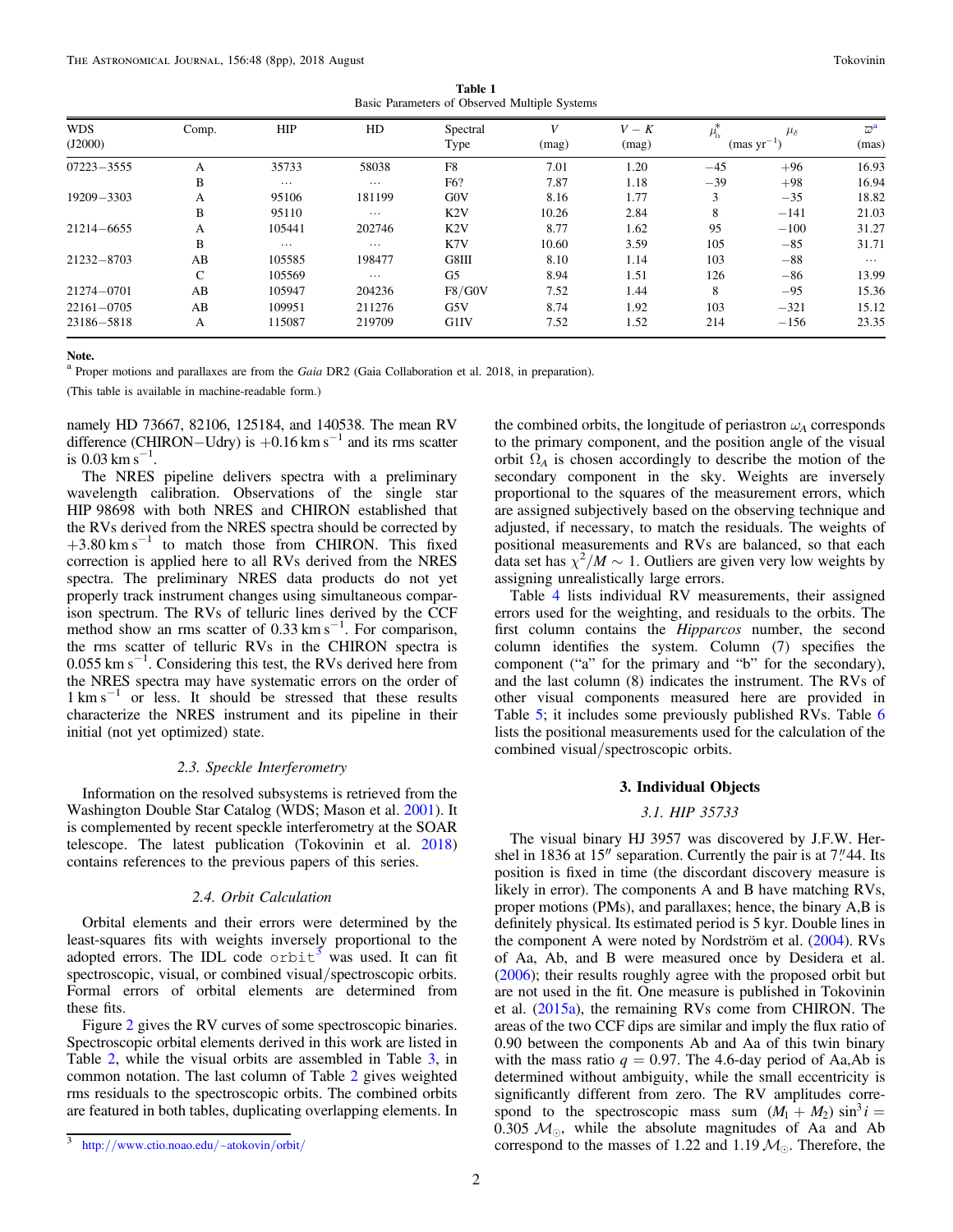<span id="page-2-0"></span>

Figure 1. Structure of six hierarchical systems studied here. Large green circles denote elementary binaries, while their vertical position corresponds to the logarithm of the orbital period. Small red circles denote individual stars.



Figure 2. RV curves of close binaries.

orbital inclination is  $i \approx 30^{\circ}$ . The width of both CCF dips implies rotation velocities of  $\sim 6.5$  km s<sup>−1</sup> according to the calibration given in Paper I (Tokovinin [2016a](#page-7-0)). The synchronous rotation corresponds to  $\sim$ 12 km s<sup>-1</sup>. Therefore, the stars Aa and Ab seem to be aligned and synchronized with the orbit, considering its inclination. The mass of B estimated from its absolute magnitude is 1.16  $M_{\odot}$ , so all three stars in this system are similar. The  $RV(B) = 28.1$  km s<sup>-1</sup> appears constant according to its published measurements in (Desidera et al. [2006](#page-7-0); Tokovinin et al. [2015b](#page-7-0)), confirmed with CHIRON; it is close to the center-of-mass velocity of A.

### 3.2. HIP 95106 and 95110

The two stars HIP 95106 (G0.5V,  $V = 8.16$  mag) and HIP 95110 (K2V,  $V = 10.26$  mag), at 13.766 from each other, form a physical wide binary HJ 5107 A,B with an estimated period of  $\sim$ 10 kyr. The *Gaia* DR2 parallax of B, 21.49 mas, matches the HIP2 (van Leeuwen [2007](#page-7-0)) parallax of A,



Figure 3. Visual and spectroscopic orbit of HIP 105585 A,B (WDS 21232 −8703, I 337). The RV curve with coverage from 2014 to 2017 is shown. The upper insert shows the orbit in the sky, the lower insert is the CCF with two fitted Gaussians.

21.03 mas. The DR2 parallax for A, 18.82 mas, is slightly discrepant, because it is a  $0''27$  interferometric binary TOK 433 Aa,Ab with an estimated period of 40 years and estimated masses of 1.0 and  $0.70 M_{\odot}$ . The RV(A) of 13.7 km s<sup> $-1$ </sup> was suspected to be variable by Nordström et al. ([2004](#page-7-0)); indeed, we note the negative RV trend in Table [5](#page-4-0), apparently produced by the orbital motion of Aa,Ab. This star has been studied in the past as a solar analogue, but its binarity casts some doubts on the results.

The secondary component B was identified as a spectroscopic binary in (Tokovinin [2015](#page-7-0)); now the 78-day orbital period of Ba,Bb is established. The estimated mass of Ba is 0.79  $M_{\odot}$ , hence the minimum mass of Bb is 0.41  $M_{\odot}$ ; its dip is not detected in the CCF. The semimajor axis of Ba,Bb is 8 mas. Very likely, Gaia will eventually provide the astrometric orbit of Ba,Bb.

The system HIP  $95106/95110$  is thus a  $2 + 2$  quadruple. Moreover, WDS mentions it as a common proper motion (CPM) companion to HIP 94926 (G1V, WDS 19190−3317), at 1649″ distance on the sky. The PMs and parallaxes of these two objects are indeed similar, although not quite equal. However, HIP 94926 has a constant RV of  $-25.7 \text{ km s}^{-1}$ according to Nordström et al. ([2004](#page-7-0)), which rules out its relation to HIP 95106/95110.

## 3.3. HIP 105441

Like the previous two objects, this is a wide  $26\rlap{.}''7$  visual binary HJ 5255 discovered by J. Hershel in 1835. The Gaia DR2 parallaxes of the components A and B, 31.27 and 31.71 mas, respectively, as well as their matching PMs and RVs, leave no doubt that this binary is physical. The period of A,B is estimated as  $\sim$ 20 kyr. According to Shkolnik et al. ([2017](#page-7-0)) and to some other authors, the system is a member of the  $\beta$  Pictoris moving group; lithium lines were found in the spectrum of B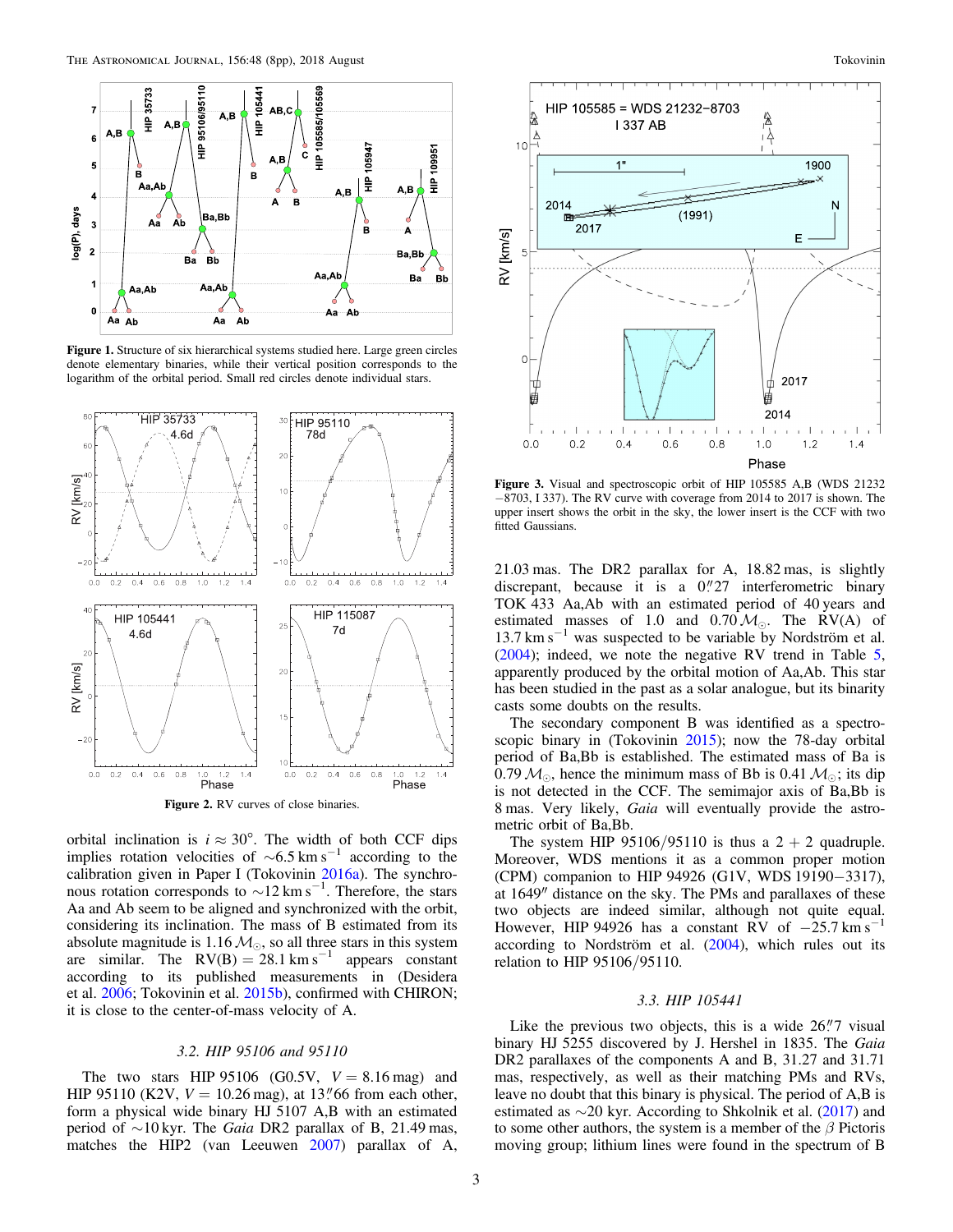<span id="page-3-0"></span>

Figure 4. The triple system HIP 105947. The orbit of the outer binary A,B with  $P = 20.7$  years is shown on the left (the insert displays the positions on the sky). The right-hand plot shows the RV curve of the subsystem Aa,Ab with  $P = 8.7$  days.

| Table 2<br>Spectroscopic Orbits |        |               |                         |                  |                              |                        |                        |                           |                                     |
|---------------------------------|--------|---------------|-------------------------|------------------|------------------------------|------------------------|------------------------|---------------------------|-------------------------------------|
| <b>HIP</b>                      | System | P<br>(days)   | $\tau$<br>$(+24,00000)$ | $\boldsymbol{e}$ | $\omega_{\rm A}$<br>(degree) | $K_1$<br>$(km s^{-1})$ | $K_2$<br>$(km s^{-1})$ | $\gamma$<br>$(km s^{-1})$ | rms <sub>1,2</sub><br>$(km s^{-1})$ |
| 35733                           | Aa,Ab  | 4.62536       | 57407.790               | 0.081            | 330.2                        | 42.49                  | 43.91                  | 27.76                     | 0.16                                |
|                                 |        | $\pm 0.00001$ | $\pm 0.010$             | $\pm 0.001$      | $\pm 0.8$                    | $\pm 0.09$             | $\pm 0.09$             | $\pm 0.04$                | 0.14                                |
| 95110                           | Ba, Bb | 78.2379       | 57203.653               | 0.307            | 127.6                        | 19.07                  | $\cdots$               | 12.80                     | 0.13                                |
|                                 |        | $\pm 0.0035$  | $\pm 0.090$             | $\pm 0.003$      | $\pm 0.5$                    | $\pm 0.09$             | $\cdots$               | $\pm 0.04$                | $\cdots$                            |
| 105441                          | Aa,Ab  | 4.6237        | 58026.5495              | 0.000            | 0.0                          | 31.30                  | $\cdots$               | 4.83                      | 0.21                                |
|                                 |        | $\pm 0.0010$  | $\pm 0.0069$            | fixed            | fixed                        | $\pm 0.14$             | $\cdots$               | $\pm 0.17$                | $\cdots$                            |
| 105585                          | A,B    | 87658         | 55351                   | 0.714            | 148.6                        | 3.94                   | 4.52                   | 4.23                      | 0.02                                |
|                                 |        | fixed         | $\pm 168$               | $\pm 0.029$      | $\pm 6.7$                    | $\pm 0.18$             | $\pm 0.20$             | $\pm 0.28$                | 0.04                                |
| 105947                          | Aa,Ab  | 8.7279        | 57899.276               | 0.046            | 117.7                        | 27.34                  | .                      | 4.26                      | 0.10                                |
|                                 |        | $\pm 0.0003$  | $\pm 0.18$              | $\pm 0.016$      | ±7.7                         | $\pm 0.44$             | $\cdots$               | $\pm 0.46$                | $\cdots$                            |
| 105947                          | A,B    | 7576          | 57262.8                 | 0.363            | 324.4                        | 3.34                   | 8.66                   | $-0.75$                   | .                                   |
|                                 |        | $\pm 14$      | $\pm$ 9.8               | $\pm 0.003$      | $\pm 0.7$                    | $\pm 0.15$             | $\pm 0.14$             | $\pm 0.14$                | $\cdots$                            |
| 109951                          | A,B    | 18440         | 47849                   | 0.452            | 45.2                         | 1.71                   | $\cdots$               | $-23.04$                  | 0.53                                |
|                                 |        | $\pm 1576$    | $\pm 60$                | $\pm 0.044$      | $\pm$ 9.6                    | $\pm 0.17$             | $\cdots$               | $\pm 0.13$                | $\cdots$                            |
| 109951                          | Ba, Bb | 111.1         | 58025.7                 | 0.300            | 42.3                         | 16.31                  | $\cdots$               | $-22.50$                  | 0.13                                |
|                                 |        | fixed         | $\pm 2.9$               | $\pm 0.078$      | $\pm$ 9.7                    | $\pm 1.72$             | $\cdots$               | fixed                     | $\cdots$                            |
| 115087                          | Aa,Ab  | 7.8854        | 55456.978               | 0.000            | 0.0                          | 7.43                   | $\cdots$               | 18.42                     | 0.06                                |
|                                 |        | $\pm 0.0001$  | $\pm 0.007$             | fixed            | fixed                        | $\pm 0.06$             | .                      | $\pm 0.04$                | $\cdots$                            |

(This table is available in machine-readable form.)

(spectral type K7V). The component A, of K2V spectral type, is a chromospherically active star V390 Pav. Nordström et al. ([2004](#page-7-0)) identified it as a spectroscopic binary, and it was treated as such in several papers, although the orbital period remained unknown. Messina et al. ([2017](#page-7-0)) determined the rotation period of  $5.50 \pm 0.02$  days. It is close to the binary period of 4.6 days found here. The component Aa thus rotates sub-synchronously. The width of its CCF dip corresponds to *V* sin  $i \approx 7.5$  km s<sup>−1</sup> . The estimated mass of Aa,  $0.81, M_{\odot}$ , implies the minimum mass of Ab of 0.26  $M_{\odot}$ ; its lines are not detected in the CCF. The orbit of Aa,Ab is circular.

#### 3.4. HIP 105585 and 105569

This visual triple system is located at 3° from the South celestial pole. The 17"9 outer pair AB,C was discovered by J. Hershel (HJ 5192). The component C (HIP 105569) has the Gaia DR2 parallax of 13.99 mas, adopted here as the distance to the system; The DR2 gives no parallax for A, while the HIP2 parallax of A,  $30.24 \pm 4.85$  mas, is obviously discrepant. Many binaries with separations around 20″ have problematic Hiparcos data caused by the design of its measurement system. The components AB and C are located on the main sequence, meaning that the G8III spectral type of AB given by SIMBAD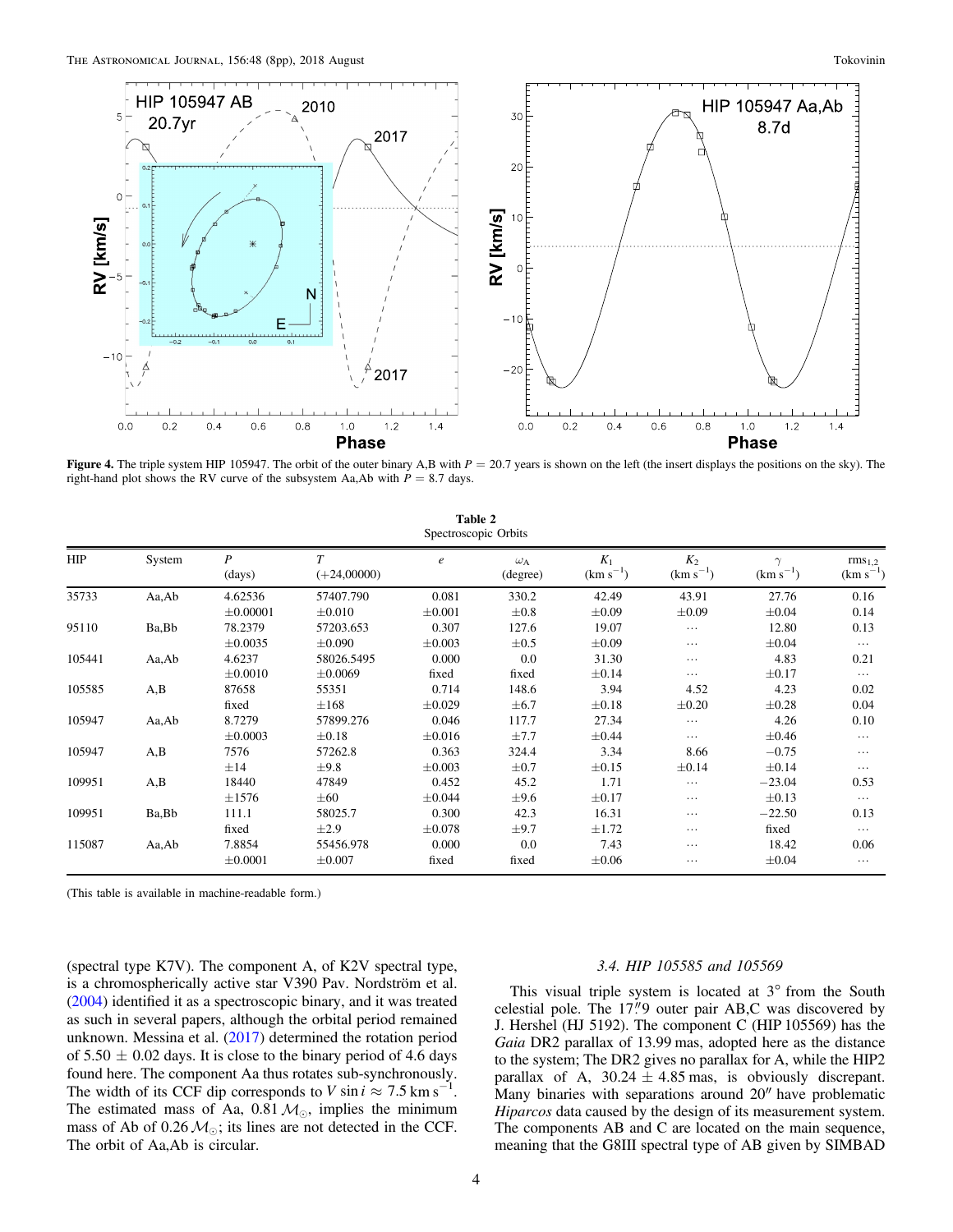| Table 3       |  |
|---------------|--|
| Visual Orbits |  |

<span id="page-4-0"></span>

| <b>HIP</b> | System | (years)     | ᠇᠇<br>(years) | e           | a<br>(arcsec) | $\Omega_{\rm A}$<br>(degree) | $\omega_{\rm A}$<br>(degree) | (degree)   |
|------------|--------|-------------|---------------|-------------|---------------|------------------------------|------------------------------|------------|
| 105585     | A,B    | 240         | 2010.42       | 0.714       | 0.695         | 279.1                        | 148.6                        | 88.4       |
|            |        | fixed       | $\pm 0.46$    | $\pm 0.029$ | $\pm 0.045$   | $\pm 1.6$                    | $\pm 6.7$                    | $\pm 2.6$  |
| 105947     | A,B    | 20.744      | 2015.656      | 0.363       | 0.1675        | 335.1                        | 324.4                        | 51.9       |
|            |        | $\pm 0.037$ | $\pm 0.027$   | $\pm 0.003$ | $\pm 0.0005$  | $\pm 0.5$                    | $\pm 0.7$                    | $\pm 0.3$  |
| 109951     | A,B    | 50.49       | 1989.88       | 0.451       | 0.2834        | 262.0                        | 45.2                         | 17.7       |
|            |        | $\pm 4.32$  | $\pm 0.16$    | $\pm 0.044$ | $\pm 0.020$   | $\pm 3.0$                    | $\pm$ 9.6                    | $\pm 13.6$ |

(This table is available in machine-readable form.)

Table 4 Radial Velocities and Residuals

| <b>HIP</b> | System | Date            |         | $\sigma$      | $(O-C)$ | Comp. | Ref. <sup>8</sup> |
|------------|--------|-----------------|---------|---------------|---------|-------|-------------------|
|            |        | $(ID -2400000)$ |         | $(km s^{-1})$ |         |       |                   |
| 35733      | Aa,Ab  | 54782.813       | $-3.83$ | 0.50          | 0.08    | a     |                   |
| 35733      | Aa,Ab  | 54782.813       | 60.67   | 0.50          | 0.17    |       | D                 |
| 35733      | Aa,Ab  | 57319.754       | 61.27   | 0.15          | $-0.06$ | a     | C                 |
| 95110      | Ba.Bb  | 55447.556       | 24.46   | 0.20          | 0.94    | a     | F                 |

Note.

 $a^a$  C: CHIRON; D: Du Pont (Tokovinin et al. [2015b](#page-7-0)); F: FECH (Tokovinin et al. 2015b); L: (Latham et al. [2002](#page-7-0)); N: NRES.

(This table is available in its entirety in machine-readable form.)

| <b>HIP</b> | Comp. | Date<br>$(ID -2400000)$ | V<br>$(km s^{-1})$ | Ref <sup>a</sup> |  |
|------------|-------|-------------------------|--------------------|------------------|--|
| 35733      | B     | 54782.8161              | 28.05              | D                |  |
| 35733      | B     | 58194.5606              | 28.05              | C                |  |
| 35733      | B     | 58195.4934              | 28.06              | C                |  |
| 95106      | A     | 55447.5389              | 10.35              | F                |  |
| 95106      | A     | 57261.5404              | 8.22               | C                |  |
| 95106      | A     | 57319.5545              | 8.33               | C                |  |
| 95106      | A     | 57983.5757              | 7.06               | C                |  |
| 105569     | C     | 55461.6144              | 3.79               | F                |  |
| 105569     | C     | 56885.6309              | 3.64               | C                |  |
| 105569     | C     | 56895.6894              | 3.66               | C                |  |
| 105569     | C     | 57121.9132              | 3.58               | C                |  |
| 105569     | C     | 57218.7528              | 3.67               | C                |  |
| 105569     | C     | 57986.6965              | 3.70               | C                |  |
| 115087     | B     | 57986.6855              | 10.93              |                  |  |

Table 5

Note.

<sup>a</sup> C: CHIRON; D: Du Pont; F: FECH.

(This table is available in machine-readable form.)

is incorrect. The small PM difference between AB and C is caused by the orbital motion of AB.

The inner pair A,B (I 337) has closed down from the  $1''$  separation in 1900 to  $0''/2$  at present. Its double-lined spectrum (Tokovinin [2015](#page-7-0)) suggested presence of a spectroscopic subsystem. However, further monitoring revealed that the RVs of both components are remarkably stable in time and match the visual components A and B. The binary is actually near periastron of its eccentric long-period orbit. Such preliminary orbit with  $P = 240$  years is computed here by

combining RVs with a few available position measurements (Figure [3](#page-2-0)). Proximity to the pole makes the correction of position angles for precession essential in the orbit calculation. The orbit is seen almost exactly edge-on (inclination 88°.4). In 1991 the separation of A,B was around  $0$ .<sup>"</sup>/4; its non-resolution by Hipparcos is possibly related to the above mentioned problem with this object.

Spectroscopic orbits with century-long periods are unusual. The Ninth Catalog (Pourbaix et al. [2004](#page-7-0)) contains only two entries with longer periods: HIP 10952 with  $P = 319.4$  years and the Cepheid T Mon (HIP 30541) with  $P = 257$  years.

The ratio of the CCF dip areas corresponds to the magnitude difference between A and B of  $\Delta V = 0.86$  mag; speckle interferometry measured  $\Delta I = 0.84 \pm 0.05$  mag. The masses of A and B estimated from their absolute magnitudes are 1.0 and 0.86  $M_{\odot}$ . They match the spectroscopic mass ratio  $q =$ 0.87 and the masses derived from the combined orbit. The orbit corresponds to the parallax of 14.67 mas.

The RV of the visual tertiary component C was measured at 3.30 km s<sup> $-1$ </sup> by Nordström et al. ([2004](#page-7-0)). Five measurements of RV(C) with CHIRON average at  $3.65 \pm 0.02$  km s<sup>-1</sup>. As far as we can tell, C is a 1.0  $M_{\odot}$  single star.

### 3.5. HIP 105947

This close  $0$ ."1 binary was first resolved by  $Hipparcos$ . Follow-up observations with speckle interferometry revealed fast orbital motion, leading to the calculation of the orbit with a 20-year period. It was revised for the last time by Tokovinin et al. ([2015a](#page-7-0)) and is slightly corrected here. The improved coverage of this orbit leads to very accurate elements  $(P = 20.74 \pm 0.04 \text{ years}).$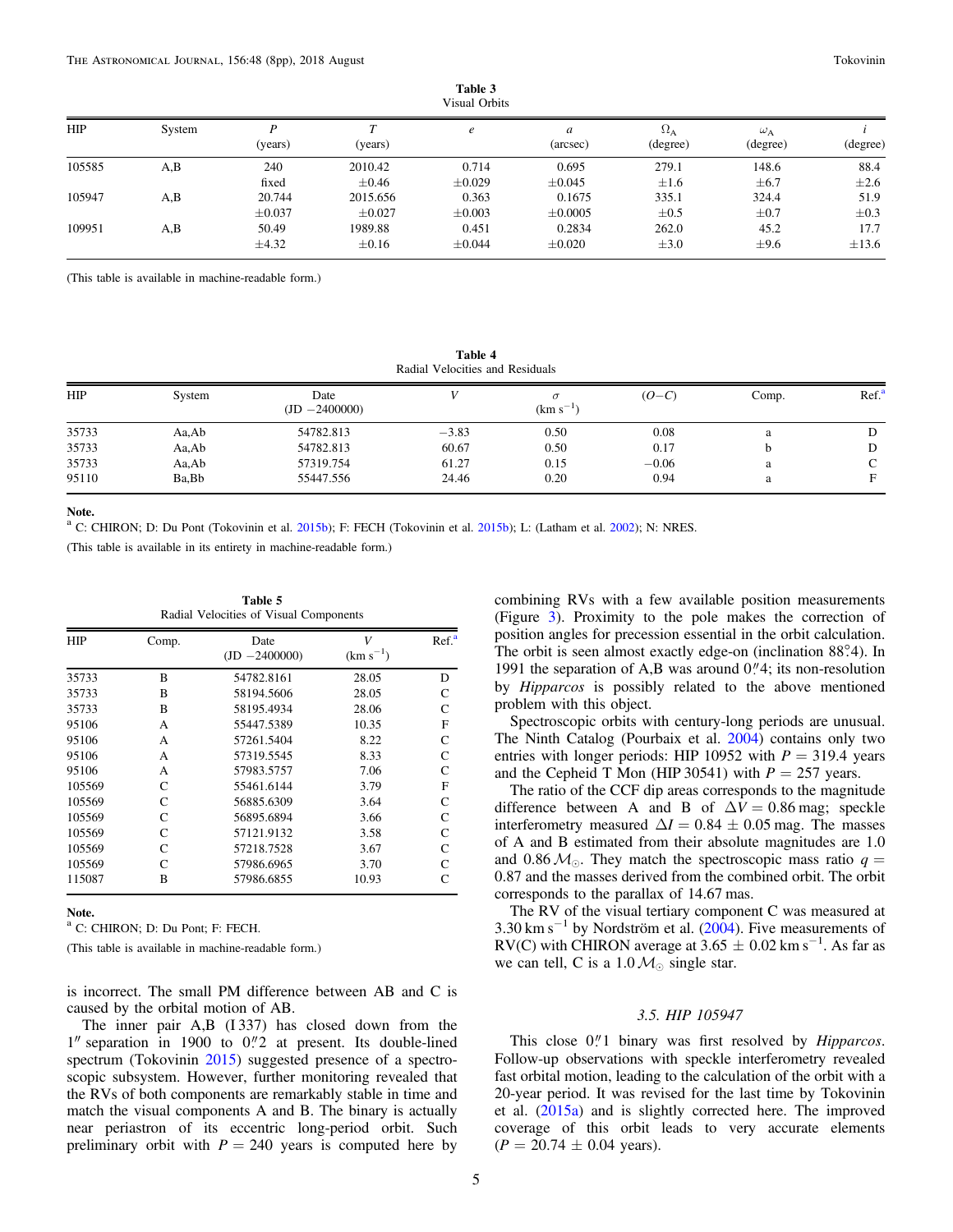Table 6 Position Measurements and Residuals

<span id="page-5-0"></span>

| <b>HIP</b> | System | Date<br>(years) |       | (")    | $\sigma$<br>$^{\prime\prime}$ | $(O-C)\theta$ | $(O-C)$ <sub>o</sub> | Ref <sup>a</sup> |
|------------|--------|-----------------|-------|--------|-------------------------------|---------------|----------------------|------------------|
| 105585     | A,B    | 1900.0000       | 286.0 | 1.0000 | 0.100                         | 0.7           | $-0.048$             | M                |
| 105585     | A,B    | 1928.0000       | 284.0 | 1.1000 | 0.100                         | 0.4           | 0.042                | M                |
| 105585     | A, B   | 2014.7656       | 98.2  | 0.2211 | 0.005                         | $-0.4$        | $-0.000$             |                  |
| 105585     | A, B   | 2015.7377       | 99.1  | 0.2216 | 0.005                         | 0.3           | 0.001                |                  |
| 105585     | A, B   | 2017.6823       | 99.2  | 0.2103 | 0.005                         | 0.0           | $-0.001$             |                  |
| 105947     | A,B    | 1991.2500       | 172.0 | 0.1270 | 0.050                         | $-9.3$        | $-0.014$             | Н                |

Note.

<sup>a</sup> H: Hipparcos; S: speckle interferometry at SOAR; s: speckle interferometry at other telescopes; M: visual micrometer measures.

(This table is available in its entirety in machine-readable form.)

Double lines, noted by Nordström et al. ([2004](#page-7-0)) and Tokovinin ([2015](#page-7-0)), indicated presence of a spectroscopic subsystem. The RV of the strongest component Aa varies fast, while the weaker component is stationary and corresponds to the visual secondary B. Monitoring of this object in 2017 with CHIRON and NRES results in the 8.7-day spectroscopic orbit of Aa,Ab (Figure [4](#page-3-0)). This orbit is nearly, but not quite, circular. Both dips in the CCF are narrow and correspond to a slow axial rotation V sin i of  $\sim$ 2.5 km s<sup>-1</sup> .

The RVs of the component B measured in 2010 and 2017 are different, reflecting its motion in the outer orbit. These RVs, as well as the center-of-mass velocity of Aa,Ab in 2017, serve to establish the spectroscopic elements of the outer orbit, complementing the positional measures and identifying the correct ascending node. The single measure of the RV(Aa) in 2010 is not useful for the outer orbit because its interpretation depends on the exact value of the inner period. As the three spectroscopic elements of the outer orbit are derived from three measurements, the RV residuals are zero. I attempted to fit all data by two orbits simultaneously using the orbit3.pro code (Tokovinin & Latham [2017](#page-7-0)), but the results do not differ from the separate solutions. The "wobble" in the motion of A,B caused by the 8–day subsystem is ∼0.4 mas, too small to be detectable. However, it should be seen by Gaia.

Differential speckle photometry of A,B from various sources leads to  $\Delta V = 1.47$  mag, hence the individual V magnitudes of 7.77 and 9.24 for Aa and B and the masses of 1.25 and 0.96  $M_{\odot}$ . The minimum mass of Ab is 0.37  $M_{\odot}$ , and the total estimated mass sum is 2.57  $M_{\odot}$ . Together with the visual orbit, it leads to the dynamic parallax of 16.23 mas, while the Gaia DR2 parallax is 15.36 mas. Independently of the parallax, the RV amplitudes and the inclination of the outer orbit correspond to the masses of 1.61 and 0.62  $M_{\odot}$  for A and B, respectively. All data match reasonably well.

### 3.6. HIP 109951

This is a slightly metal-deficient G5V star with a fast PM, G27–21. The binary system A,B was discovered by *Hipparcos* (HDS 3158), and its first visual orbit with  $P = 80.6$  year was computed by Cvetkovic et al. ([2014](#page-7-0)). Latham et al. ([2002](#page-7-0)) found that the RV is changing slowly, presumably owing to the motion in the visual orbit. However, Tokovinin ([2015](#page-7-0)) recorded in 2010 an asymmetric CCF. The RV difference between two components of this blended profile was larger than expected from the visual orbit, suggesting the presence of an inner spectroscopic subsystem. Two more asymmetric

CCFs were recorded in 2017, confirming the existence of the subsystem.

Differential speckle photometry of the resolved components A and B by several groups yields consistent results:  $\Delta V_{AB} = 1.87$  mag and  $\Delta I_{AB} = 1.39$  mag. The individual V magnitudes, 8.92 and 10.79 mag, correspond to the mainsequence stars with masses 1.00 and 0.77  $M_{\odot}$ . The ratio of the areas of the CCF dips is 0.2, matching the flux ratio of A and B, so the secondary dip corresponds to the visual component B. Its RV is variable because of the subsystem Ba,Bb, while the RV of the main dip varies slowly, following the orbit of A,B. The RVs measured by Latham et al. ([2002](#page-7-0)) correspond to the blended lines of A and Ba and are affected by both orbits.

I determined the combined orbit of A,B using all available position measures and the RVs of component A (Figure [5](#page-6-0)). Half of this orbit is now covered. The RVs from Latham et al. ([2002](#page-7-0)), measured in the period from 1987.5 to 1994.7, have the rms residuals of  $0.82 \text{ km s}^{-1}$ . The residuals to the outer orbit contain a periodic component with  $P = 111$  days and an amplitude of  $1.0 \text{ km s}^{-1}$ . When this signal is subtracted, the residuals decrease to  $0.47 \text{ km s}^{-1}$  and show no systematic trend with time. The periodic signal is caused by blending of the spectra of stars A and Ba, and the period corresponds to the subsystem Ba,Bb.

Having established the period of the subsystem, I derived its preliminary orbit from the CTIO data. The RV of Ba measured  $\frac{1}{1}$ in 2010 was corrected by  $-0.55$  km s<sup>-1</sup> to account for the outer orbit. The RVs of A derived from three unresolved (blended) CCFs (JD 2457983-986) show a positive trend over 3 days, with a slightly decreasing width of the CCF and a slightly increasing contrast. The residuals of these RVs to the outer orbit are interpreted as a result of blending. Approximate RVs of Ba on those three nights are derived using the known ratio of the CCF areas of A and Ba. The orbit of Ba,Bb shown in Figure  $5(c)$  $5(c)$  is still tentative. It can be improved by planning further observations at phases where the two dips are separated. The phase of the periodic component detected in the residuals of the published RVs matches the new orbit, confirming its period.

The minimum mass of Bb is 0.26  $M_{\odot}$ . Its sum with the estimated masses of A and Ba is 2.03  $M_{\odot}$  and, together with the visual orbit, implies the dynamical parallax of 15.85 mas. The visual orbit and the Gaia DR2 parallax lead to the total mass sum of 2.34  $M_{\odot}$ , in agreement with the above estimates. The mass of B derived from the RV amplitude of A in the outer orbit and its inclination is 0.99  $M_{\odot}$ , close to the estimated 1.02  $M_{\odot}$ . However, the error of the inclination is relatively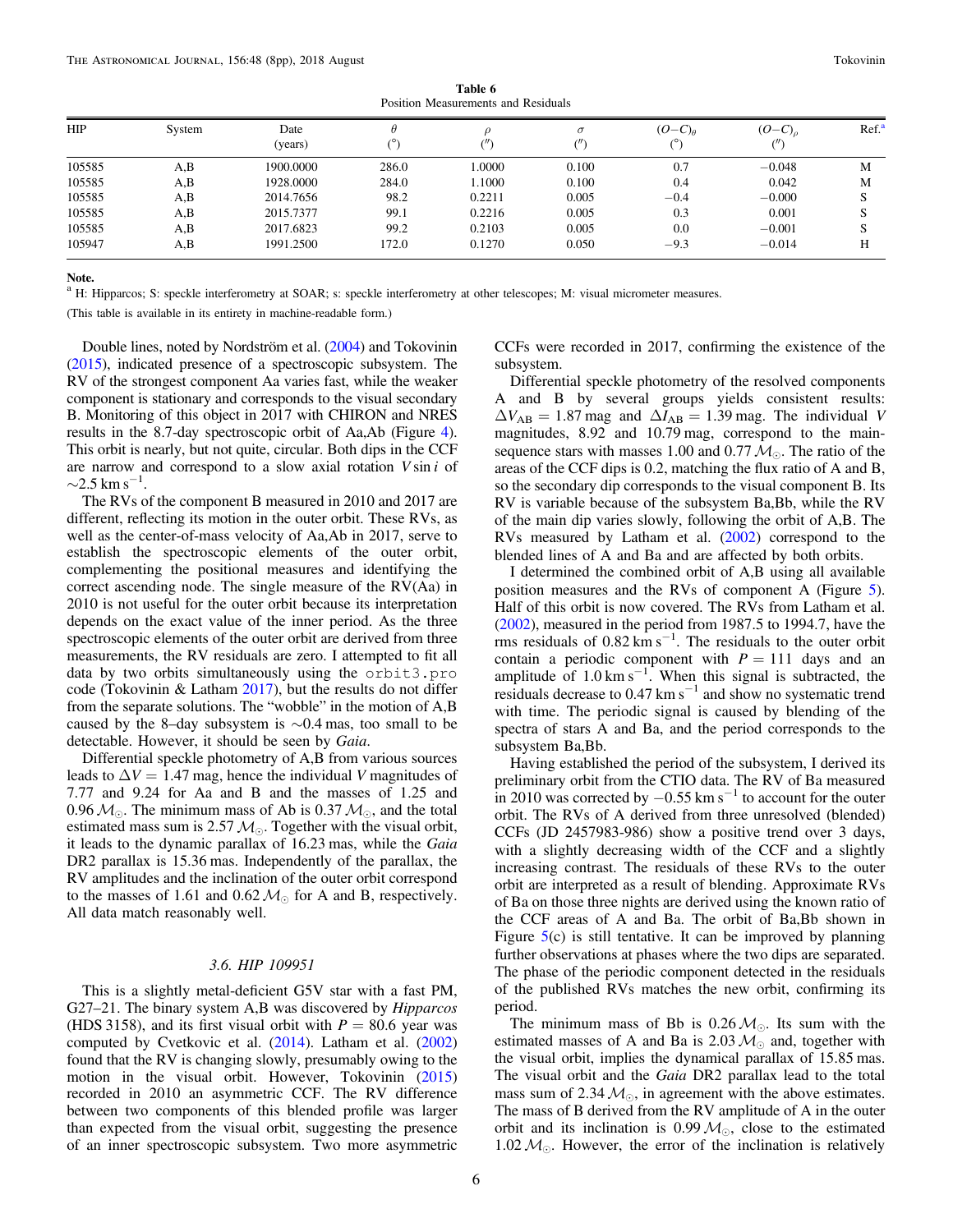<span id="page-6-0"></span>

Figure 5. The triple system HIP 109951. For the outer binary A,B with  $P = 50.6$  years, the panel (a) shows the RV curve, where crosses denote the RVs from Latham et al. ([2002](#page-7-0)) and squares are the RVs measured at CTIO. The middle panel(b) is the orbit in the plane of the sky. The right panel (c) shows the preliminary orbit of the subsystem Ba,Bb with  $P = 111$  days; the two inserts are asymmetric CCFs recorded in 2010 and 2017 and fitted by double Gaussians.

large, and hence the "spectroscopic" mass of B is poorly constrained.

axis and the orbit is  $i \approx 24^{\circ}$ . The inferred mass of the secondary component is then  $0.2 \, \mathcal{M}_{\odot}$ .

### The semimajor axis of the Ba,Bb orbit is 7 mas, so a 1.7 mas "wobble" in the positions of A,B is expected. In principle, the effect is detectable using speckle astrometry of A,B, although its amplitude is comparable to the measurement errors. So far, no attempt has been made to measure the wobble, although the tools for doing this are available (Tokovinin & Latham [2017](#page-7-0)). The weighted rms residuals from the current orbit are 3 mas in both coordinates.

The object belongs to one of the Kepler-2 fields. Lund et al. ([2016](#page-7-0)) determined stellar parameters from the seismological analysis, assuming a single star. They give two possible values for the mass,  $0.82 \, \mathcal{M}_{\odot}$  or  $0.93 \, \mathcal{M}_{\odot}$ ; the age is about 12 Gyr.

Accurate astrometry with Gaia will eventually bring new information on this triple system. The astrometric signal should show an acceleration caused by the 50-year orbit and the wobble with a period of 111 days. The orbital parameters determined here will help in the *Gaia* data reduction.

#### 3.7. HIP 115087

This is a young, chromospherically active G1V star in the solar neighborhood (GJ 9819). Like other objects in this program, this is a wide 45."2 binary HJ 5392 discovered by J. Hershel. However, the component B of spectral type K0III has different PM and RV, so it is optical (unrelated). The variable RV of the main component A was detected by Nordström et al. ([2004](#page-7-0)) and confirmed by Tokovinin ([2015](#page-7-0)), where an orbital period of 7.88 days was suggested. Five new observations with NRES and four with CHIRON confirmed this period. The minimum mass of the secondary component is quite small, 0.073  $M_{\odot}$ .

This is a rare binary with a short period and a low-mass companion, in the so-called brown dwarf desert regime. However, the small RV amplitude can result from small orbital inclination, while the secondary component has a stellar mass. The four CCFs measured with CHIRON are narrow and correspond to V sin  $i = 2.55 \pm 0.01$  km s<sup>-1</sup> according to the calibration presented in (Tokovinin [2016a](#page-7-0)). The primary star of one solar radius synchronized with the orbit has an equatorial speed of  $6.35 \text{ km s}^{-1}$ , so the likely inclination of the rotation

### 4. Summary

This work is a small contribution to improving the statistics of hierarchical multiplicity in the solar neighborhood. Previously unknown spectroscopic orbits of six inner subsystems are determined, as well as several outer orbits. Addition of these orbits to the ∼500 known inner spectroscopic orbits in hierarchical systems within 100 pc (Tokovinin [2018](#page-7-0)) does not justify a full statistical re-analysis. The difficulty of such a study involving timescales from days to centuries is obvious.

Orbits of most late-type dwarfs with periods below 10 days are tidally circularized. However, among three such subsystems studied here, two (HIP 35733 Aa,Ab and HIP 105947 Aa,Ab) have small but significant eccentricities. The outer orbit of HIP 35733 is too wide for a dynamical interaction with the inner 4.6-day subsystem. As suggested by Moe & Kratter ([2018](#page-7-0)), the triple-star dynamics could produce an inner binary with a much longer period and a high eccentricity. The inner orbit then slowly becomes circular owing to equilibrium tides; we may be witnessing the last stage of circularization in these systems.

The results will be relevant for interpretation of the Gaia astrometry and, eventually, for accurate measurement of stellar masses and other parameters. This mission is limited both by its time span (5 years) and by the observing cadence. Despite the high precision that gives access to astrometric orbits of even close binaries, it will be difficult to derive such orbits without prior knowledge of their periods. Therefore, ground-based spectroscopy appears to be an essential complement to the Gaia mission. Its own spectroscopic capability is far inferior to the resolution and accuracy of spectrometers like CHIRON. Likewise, ground-based speckle monitoring of visual binaries complements Gaia on long timescales.

I thank the operators of the 1.5 m telescope for executing observations of this program and the SMARTS team at Yale for scheduling and pipeline processing. Re-opening of CHIRON in 2017 was largely due to the enthusiasm and energy of T. Henry. Access to the newly commissioned NRES spectrometer has been important for this project; I thank